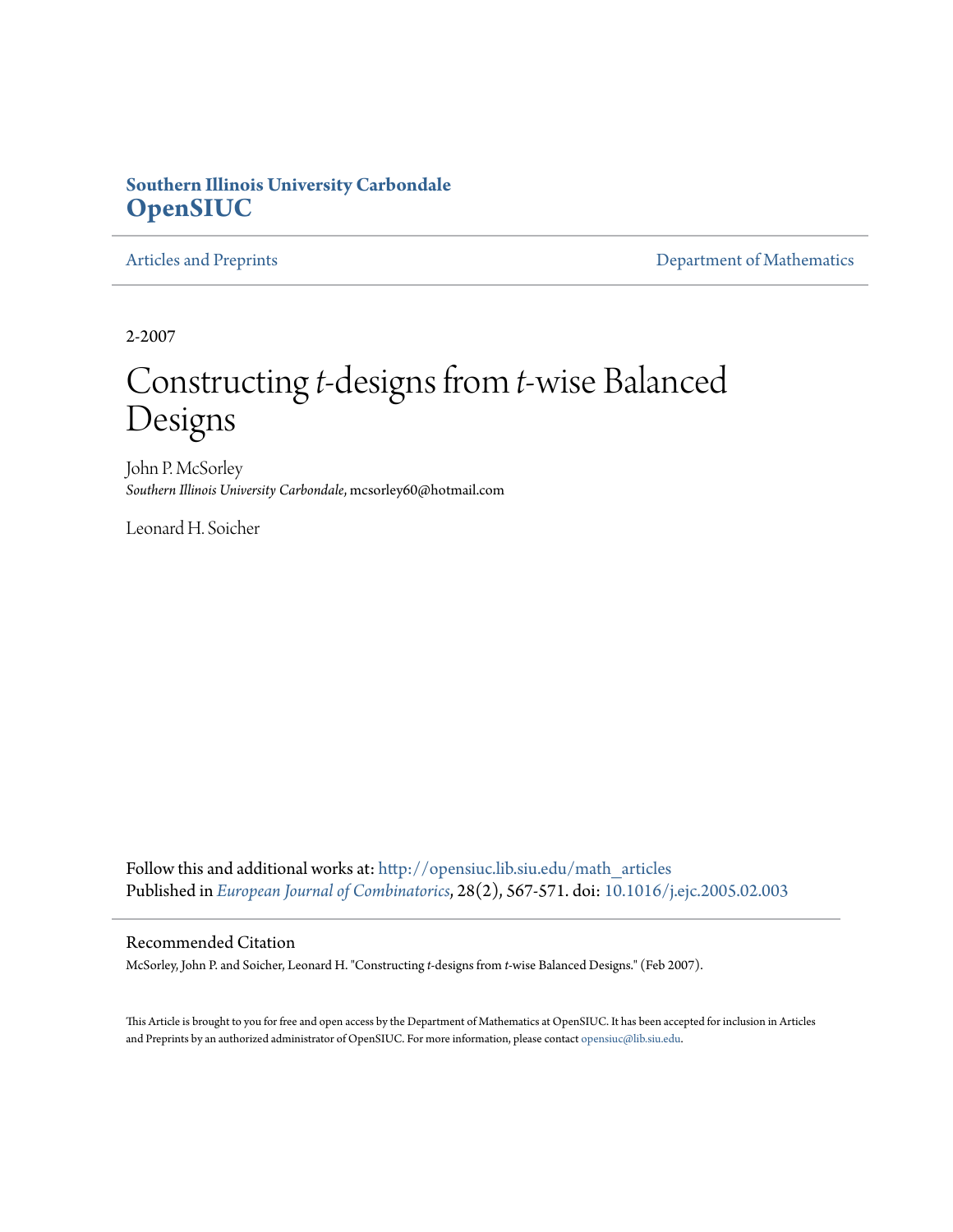# Constructing  $t$ -designs from  $t$ -wise balanced designs

John P. McSorley and Leonard H. Soicher

#### **Abstract**

We give a construction to obtain a  $t$ -design from a  $t$ -wise balanced design. More precisely, given a positive integer  $k$  and a  $t$ - $(v, \{k_1, k_2, \ldots, k_s\}, \lambda)$  design  $\mathcal{D}$ , with with all block-sizes  $k_i$  occurring in D and  $1 \le t \le k \le k_1 < k_2 < \cdots < k_s$ , the construction produces a  $t-(v, k, n\lambda)$  design  $\mathcal{D}^*$ , with  $n = \text{lcm}(\binom{k_1-t}{k-t}, \ldots, \binom{k_s-t}{k-t})$ . We prove that Aut $(\mathcal{D})$  is a subgroup of Aut $(\mathcal{D}^*)$ , with equality when both  $\lambda = 1$  and  $t < k$ . We employ our construction in another construction, which, given a  $t-(v, k, \lambda)$  design with  $1 \leq t < k < v$ , and a point of this design, yields a  $t-(v-1, k-1, (k-t)\lambda)$  design. Many of the t-designs coming from our constructions appear to be new.

#### **1 Introduction**

For t a positive integer, a t-wise balanced design  $\mathcal D$  is an ordered pair  $(X,\mathcal B)$ , where X is a finite non-empty set (of *points*) and  $\beta$  is a finite non-empty multiset of subsets of X (called *blocks*), such that every t-subset of X is contained in a constant number  $\lambda > 0$  of blocks. If  $v = |X|$  and K is the set of sizes of the blocks, then we call  $\mathcal D$  a  $t$ - $(v, K, \lambda)$  design. If all blocks of D have the same size k (i.e.  $K = \{k\}$ ), then D is called a t-design or a  $t-(v, k, \lambda)$  design.

In this note we give a construction (the ∗-construction) to obtain a tdesign from a t-wise balanced design. More precisely, given a positive integer k and a  $t$ - $(v, \{k_1, k_2, ..., k_s\}, \lambda)$  design  $\mathcal{D}$ , with with all block-sizes  $k_i$  occurring in D and  $1 \le t \le k \le k_1 < k_2 < \cdots < k_s$ , the \*-construction produces a  $t-(v, k, n\lambda)$  design  $\mathcal{D}^*$ , with  $n = \text{lcm}(\binom{k_1-t}{k-t}$  $\big), \ldots, \big(\substack{k_s-t \ k-t}\big)$  ). We prove that  $\text{Aut}(\mathcal{D})$  is a subgroup of  $\text{Aut}(\mathcal{D}^*)$ , with equality when both  $\lambda = 1$  and  $t < k$ .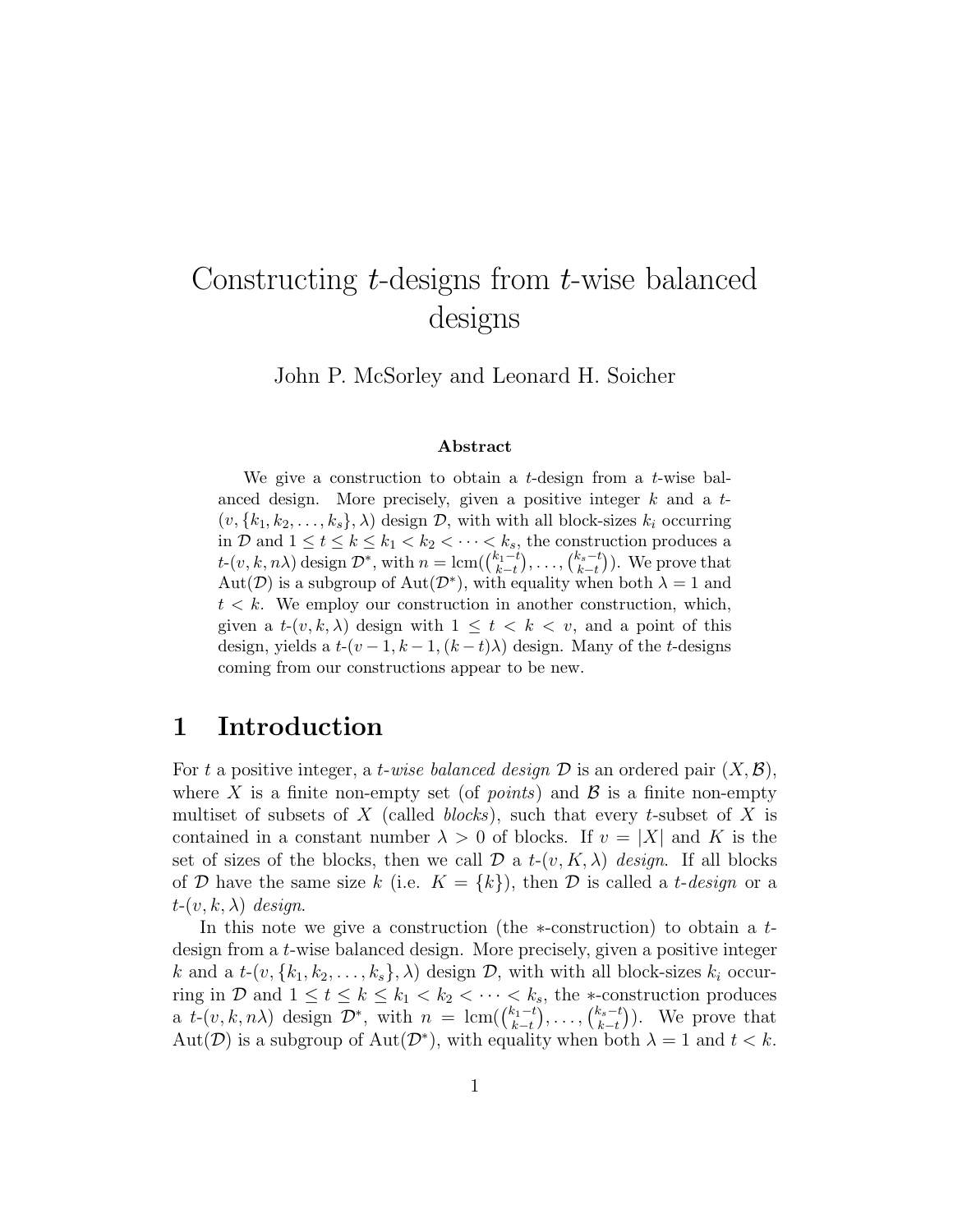We employ the ∗-construction in another construction (the #-construction), which, given a  $t-(v, k, \lambda)$  design with  $1 \leq t < k < v$ , and a point of this design, yields a  $t-(v-1, k-1, (k-t)\lambda)$  design. Many of the t-designs coming from our constructions appear to be new, and although they usually have repeated blocks, they often, via their constructions, have quite large automorphism groups.

## **2 The** ∗**-construction**

The input to the  $\ast$ -construction consists of positive integers t and k, and a  $t$ -(v,  $\{k_1, k_2, \ldots, k_s\}, \lambda$ ) design  $\mathcal{D}$ , with all block-sizes  $k_i$  occurring in  $\mathcal{D}$  and  $1 \le t \le k \le k_1 < k_2 < \cdots < k_s$ . Now for  $i = 1, 2, ..., s$  define

$$
n_i = {k_i - t \choose k - t}, \quad n = \text{lcm}(n_1, n_2, \dots, n_s), \quad m_i = \frac{n}{n_i}.
$$
 (1)

The output of the  $\ast$ -construction is a block design  $\mathcal{D}^*$ , which we prove below to be a  $t-(v, k, n\lambda)$  design.

The point-set of  $\mathcal{D}^*$  is that of  $\mathcal{D}$ , and to construct the block-multiset  $\mathcal{B}^*$ of  $\mathcal{D}^*$  we proceed as follows:

- start by setting  $\mathcal{B}^*$  to be the empty multiset;
- for each  $i = 1, 2, \ldots, s$  and for each block  $B \in \mathcal{B}$  of size  $k_i$  (including repeats) do:
	- $−$  insert  $m_i$  copies of every k-subset of B into  $\mathcal{B}^*$ .

Clearly,  $\mathcal{D}^*$  depends on the choice of k as well as on  $\mathcal{D}$ . Less obviously, since the *t*-wise balanced design  $D$  may be *t*'-wise balanced for some  $t' \neq t$ ,  $\mathcal{D}^*$  may depend on the choice of t. When we wish to make these dependencies explicit, we shall use the notation  $\mathcal{D}^*(t, k)$  instead of  $\mathcal{D}^*$ .

**Theorem 2.1** Let k be a positive integer and let  $\mathcal{D} = (X, \mathcal{B})$  be a t- $(v, \{k_1, k_2, \ldots, k_s\}, \lambda)$ design, with all block-sizes  $k_i$  occurring in  $\mathcal{D}$  and  $1 \leq t \leq k \leq k_1 < k_2$  $\cdots < k_s$ . Then  $\mathcal{D}^* = \mathcal{D}^*(t, k) = (X, \mathcal{B}^*)$  is a t- $(v, k, n\lambda)$  design, where  $n = \text{lcm}(n_1, n_2, \ldots, n_s)$  and  $n_i = {k_i - t \choose k - t}$  $\Big)$  .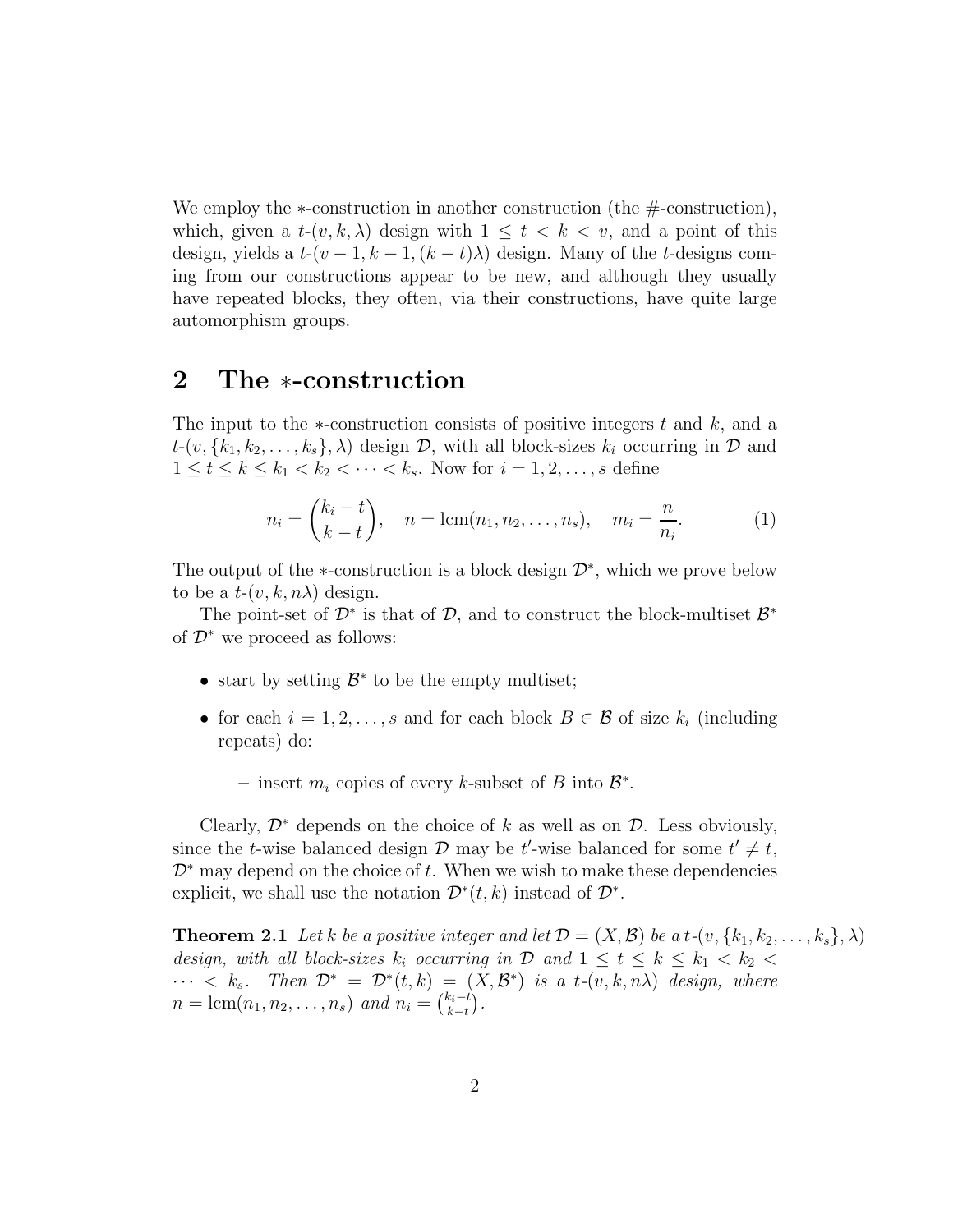*Proof.* Let T be any t-subset of X. Suppose that B is a block of B of size  $k_i$  containing T. Then the number of k-subsets of B which contain T is  $n_i = \binom{k_i-t}{k-t}$ . Each of these k-subsets is added to  $\mathcal{B}^*$  exactly  $m_i = n/n_i$  times. Hence B contributes exactly  $n_i m_i = n$  blocks containing T to  $\mathcal{B}^*$ . Now T is contained in exactly  $\lambda$  blocks in  $\mathcal{B}$ , and so in exactly  $n\lambda$  blocks in  $\mathcal{B}^*$ .

We have defined n to be  $\text{lcm}(n_1, n_2, \ldots, n_s)$ . We could have chosen n to be any common multiple of  $\{n_1, n_2, \ldots, n_s\}$ , but, in order to keep  $n\lambda$  as small as possible, we choose the least common multiple. We also remark that the  $*$ -construction works perfectly well when  $s = 1$ , that is, when  $\mathcal D$  is a t-design.

**Example 1** Let D be the 2-(11,  $\{3, 5\}$ , 1) design with point-set  $X = \{1, 2, ..., 9, T, E\}$ (here  $T = 10$  and  $E = 11$ ), and block-multiset  $\mathcal{B} =$ 

[167, 18E, 19T, 268, 279, 2TE, 369, 37E, 38T, 46T, 478, 49E, 56E, 57T, 589, 12345]

(see  $|1, p.187|$ ).

(a) Suppose  $t = k = 2$ . Here  $k_1 = 3$ ,  $k_2 = 5$ , and each  $n_i = n = m_i = 1$ . So  $\mathcal{D}^*(2, 2)$  is the 2-(11, 2, 1) design consisting of all the 2-subsets of X.

(b) The case  $t = 2$ ,  $k = 3$  is more interesting. Here  $k = k_1 = 3$ ,  $k_2 = 5$ ,  $n_1 = 1, n_2 = 3, n = 3, m_1 = 3, \text{ and } m_2 = 1. \text{ So } \mathcal{D}^* = \mathcal{D}^*(2,3) \text{ is a } 2$  $(11, 3, 3)$  design, an  $(11, 55, 15, 3, 3)$ -BIBD. The block-multiset of  $\mathcal{D}^*$  consists of three copies of each block of  $\mathcal D$  of size 3, together with all the 3-subsets of  $\{1, 2, 3, 4, 5\}.$ 

The ∗-construction was found as a result of looking for 2-designs with repeated blocks to help fill up Preece's catalogue [4]. Many new examples coming from this construction have since gone into the catalogue.

## **3 The** #**-construction**

Let  $\mathcal{T} = (X, \mathcal{B})$  be a  $t$ - $(v, k, \lambda)$  design with  $1 \leq t < k < v$ , and let  $x \in X$ . We employ the ∗-construction in a new construction (the #-construction) which produces a  $t-(v-1, k-1, (k-t)\lambda)$  design when given input T and x. The #-construction proceeds as follows:

Let  $X' = X \setminus \{x\}$ , and let  $\mathcal{B}'$  be the multiset consisting of all  $B \setminus \{x\}$ with  $B \in \mathcal{B}$  (counting repeats). Denote the resulting block design  $(X', \mathcal{B}')$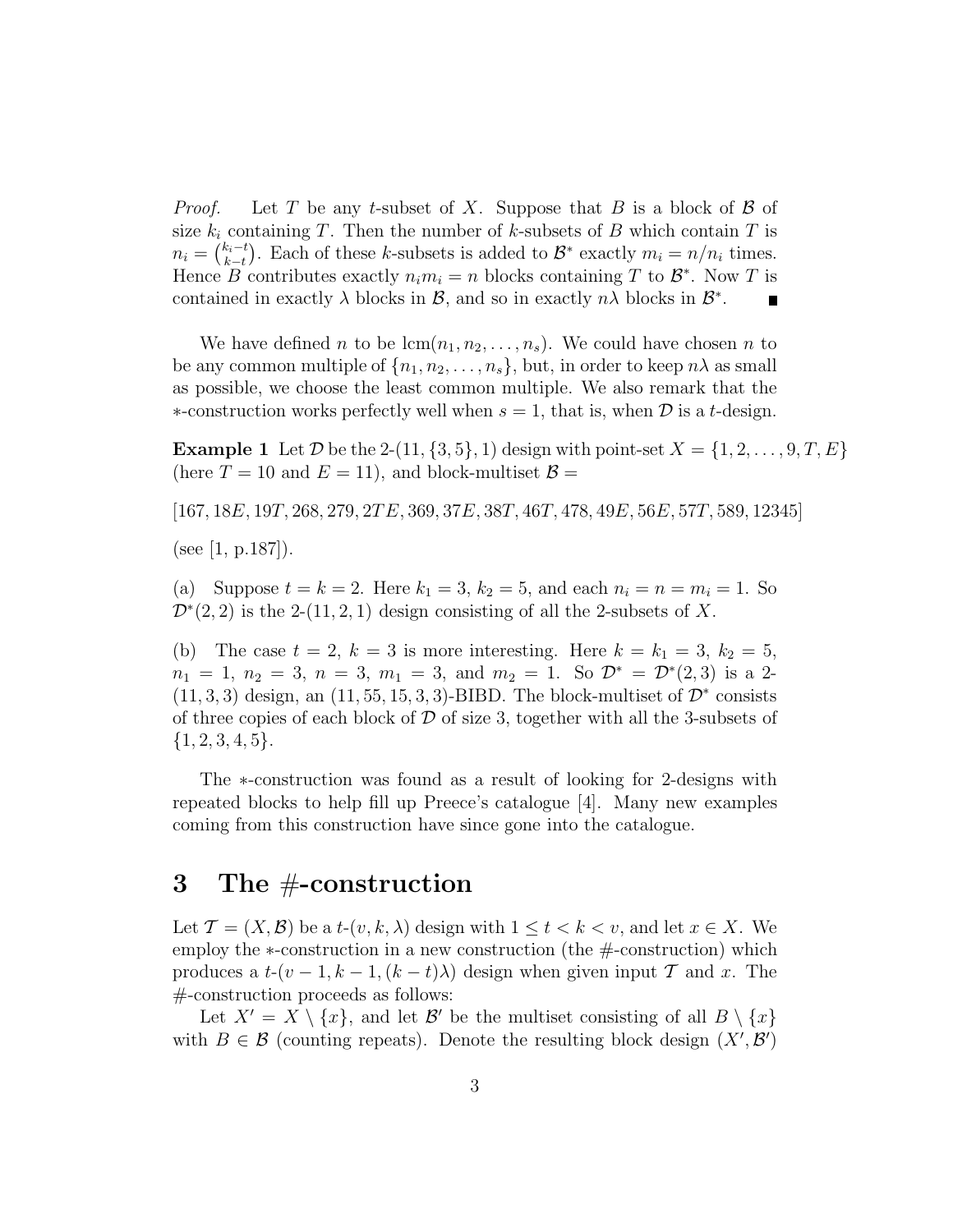by  $\mathcal{T} \setminus x$ , which is a  $t-(v-1, \{k-1, k\}, \lambda)$  design (whose isomorphism class may depend on the choice of x). Next, apply the  $*$ -construction with input t, k − 1 and  $\mathcal{T} \setminus x$  to obtain  $(\mathcal{T} \setminus x)^*(t, k-1)$ , a t- $(v-1, k-1, (k-t)\lambda)$ design. We denote this output of the #-construction by  $\mathcal{T}^{\#}(t, x)$ .

**Example 2** Start with the large Witt design  $W$ , the unique (up to isomorphism) 5-(24, 8, 1) design; see [3, Chapter 8], where  $W$  is called the Mathieu design  $\mathcal{M}_{24}$ . Now W is also a 4-(24, 8, 5) design, a 3-(24, 8, 21) design, and a 2-(24, 8, 77) design. Let x be a point of W (it matters not which one, since the automorphism group  $M_{24}$  of W acts transitively (in fact 5-transitively) on the point-set of W). Then  $W^{\#}(5, x)$  is a 5-(23, 7, 3) design,  $W^{\#}(4, x)$  is a 4-(23, 7, 20) design,  $W^{\#}(3, x)$  is a 3-(23, 7, 105) design, and  $W^{\#}(2, x)$  is a 2-(23, 7, 462) design.

**Example 3** Start with a projective plane  $\mathcal{P} = (X, \mathcal{B})$  of order  $m \geq 2$ , a  $2-(m^2+m+1, m+1, 1)$  design. Now, given any  $x \in X$ , construct  $\mathcal{P}^{\#}(2, x)$ , which is a  $2-(m^2+m, m, m-1)$  design.

## **4 Automorphism groups**

The automorphism group of a *t*-wise balanced design  $\mathcal{D} = (X, \mathcal{B})$ , denoted  $Aut(D)$ , is the group consisting of all the permutations of X which leave the block-multiset  $\beta$  invariant. We now investigate the relationship of the automorphism groups of  $\mathcal D$  and  $\mathcal D^*(t, k)$ . For a block  $B \in \mathcal B$ , we let mult $(B)$ denote its multiplicity in B.

**Theorem 4.1** Let k be a positive integer, let  $\mathcal{D} = (X, \mathcal{B})$  be a t- $(v, \{k_1, k_2, \ldots, k_s\}, \lambda)$ design, with all block-sizes  $k_i$  occurring in  $\mathcal{D}$  and  $1 \leq t \leq k \leq k_1 < k_2$  $\cdots < k_s$ , and let  $\mathcal{D}^* = \mathcal{D}^*(t,k) = (X,\mathcal{B}^*)$  be the t-design obtained from the ∗-construction. Then

- $(i)$  Aut $(\mathcal{D}) \subseteq$  Aut $(\mathcal{D}^*)$ ;
- (ii) if  $\lambda = 1$  and  $t < k$ , then  $\text{Aut}(\mathcal{D}) = \text{Aut}(\mathcal{D}^*).$

*Proof.* (i) Let  $\alpha \in \text{Aut}(\mathcal{D})$ . Let  $B^*$  be an arbitrary block in  $\mathcal{B}^*$ , hence there is a block  $B \in \mathcal{B}$  which contains  $B^*$  as a k-subset. Suppose that  $\alpha(B) = C$  for some block  $C \in \mathcal{B}$ , and that  $\alpha(B^*) = C^*$ . Then clearly  $C^*$ is a k-subset of C, a block of B, hence  $C^* \in \mathcal{B}^*$ . Now we must show that mult( $C^*$ ) = mult( $B^*$ ) (in  $\mathcal{B}^*$ ) to conclude that  $\alpha \in \text{Aut}(\mathcal{D}^*)$ .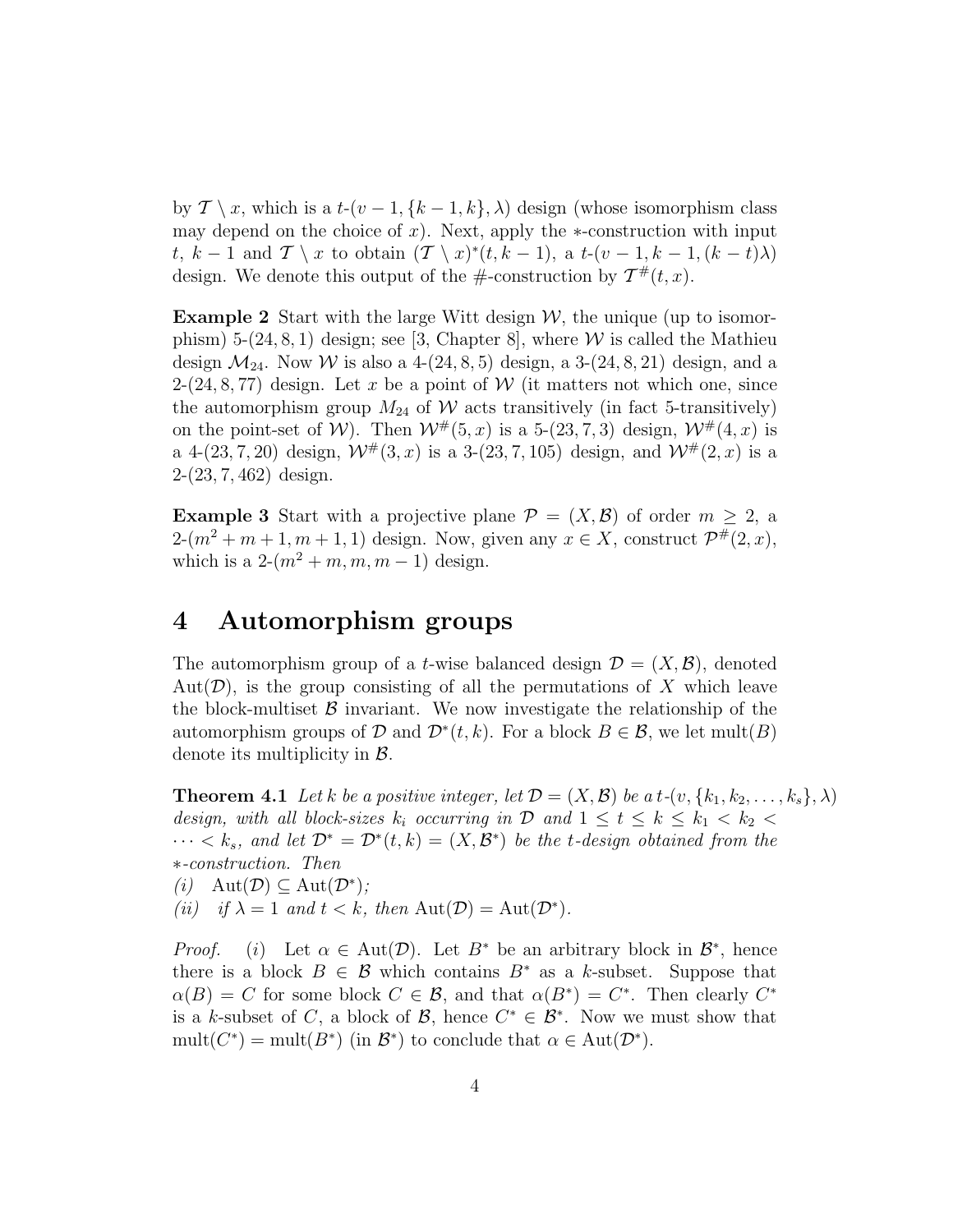Fix *i*. Let  $B_1, B_2, \ldots, B_d$  be the *distinct* blocks of **B** of size  $k_i$  which contain  $B^*$ , and let  $C_1, C_2, \ldots, C_e$  be the distinct blocks of  $\mathcal B$  of size  $k_i$  which contain  $C^*$ . Now, because  $\alpha \in \text{Aut}(\mathcal{D})$ , we must have  $d = e$  and for every j with  $1 \leq j \leq d$  there must exist a unique j' with  $1 \leq j' \leq d$  for which  $\alpha(B_i)$  =  $C_{j'}$ . Hence mult $(B_j) = \text{mult}(C_{j'})$  since  $\alpha$  preserves block multiplicities.

Now let  $f_i$  be the number of blocks (counting multiplicities) of  $\beta$  of size  $k_i$  which contain  $B^*$ , and let  $g_i$  be the number of blocks (counting multiplicities) of B of size  $k_i$  which contain  $C^*$ . Then  $g_i = \sum_{j'=1}^d \text{mult}(C_{j'})$  $\sum_{j=1}^d \text{mult}(B_j) = f_i$ , and so, in  $\mathcal{B}^*$ , we have mult $(C^*) = \sum_{i=1}^s g_i m_i =$ <br> $\sum_{j=1}^s f_i m_j = \text{mult}(B^*) \ (m_i \text{ defined in (1)})$  as required Hence  $\alpha \in \text{Aut}(\mathcal{D}^*)$  $\sum_{i=1}^{s} f_i m_i = \text{mult}(B^*)$   $(m_i \text{ defined in (1)}),$  as required. Hence  $\alpha \in \text{Aut}(\mathcal{D}^*)$ .

(ii) We first note that, because  $\lambda = 1$ , then  $mult(B) = 1$  for every block  $B \in \mathcal{B}$ . Secondly, if  $R^*$  is an arbitrary block in  $\mathcal{B}^*$  then, again because  $\lambda = 1$ , there is a unique block  $R \in \mathcal{B}$ , with  $R^* \subseteq R$ .

Now let  $\gamma \in \text{Aut}(\mathcal{D}^*)$ . We must show that, for every block  $B \in \mathcal{B}$ , we have  $\gamma(B) \in \mathcal{B}$ . Then, from above, mult $(\gamma(B)) = 1 = \text{mult}(B)$ , so  $\gamma \in \text{Aut}(\mathcal{D})$ . This will show that  $Aut(\mathcal{D}^*) \subseteq Aut(\mathcal{D})$ ; part (i) then gives the result.

Fix *i*. Let B be an arbitrary block of B of size  $k_i$ , and let B<sup>\*</sup> be an arbitrary k-subset of B, and let  $\gamma(B^*) = C^*$ . Now, because  $\gamma \in \text{Aut}(\mathcal{D}^*)$ , then  $C^* \in \mathcal{B}^*$ . So, from above, there is a unique block  $C \in \mathcal{B}$ , with  $C^* \subseteq C$ . We will show that  $\gamma(B) = C$ .

First we show that  $\gamma(B) \subseteq C$ . Suppose that  $\gamma(B) \not\subseteq C$ , then there is an element  $x \in B \backslash B^*$  with  $\gamma(x) \notin C$ . Let D be a  $(k-1)$ -subset of  $B^* \subseteq B$ , then  $D^* = \{x\} \cup D$  is a k-subset of  $B \in \mathcal{B}$ , so  $D^* \in \mathcal{B}^*$ . Hence  $E^* = \gamma(D^*) \in \mathcal{B}^*$ , and there is a block  $E \in \mathcal{B}$  with  $E^* \subseteq E$ . Now  $E \neq C$  because  $\gamma(x) \in E$ but  $\gamma(x) \notin C$ . Hence E and C are distinct blocks of B. However,  $\gamma(D) \subseteq E$ , and  $D \subseteq B^*$  so  $\gamma(D) \subseteq \gamma(B^*) = C^* \subseteq C$ . Now  $t < k$  so  $t \leq k - 1 = |\gamma(D)|$ . Now let T be any t-subset of  $\gamma(D)$ , then the distinct blocks E and C both contain T, a contradiction since  $\lambda = 1$ . Hence  $\gamma(B) \subseteq C$ .

To show that  $C \subseteq \gamma(B)$  we show that  $\gamma^{-1}(C) \subseteq B$  by noting that  $\gamma^{-1}(C^*) = B^*$ , and so the proof follows as above. Hence  $\gamma(B) = C$  and, since i was arbitrary, the result is proved.

**Example 4** We take  $\mathcal{D}$  to be the 2-(11, {3, 5}, 1) design of Example 1. Then  $|\text{Aut}(\mathcal{D})| = 120$ ; indeed  $\text{Aut}(\mathcal{D})$  is isomorphic to Sym(5), and acts naturally as this group on the subset  $\{1, 2, 3, 4, 5\}$  of the point-set (checked using GAP [2] and its DESIGN package [5]).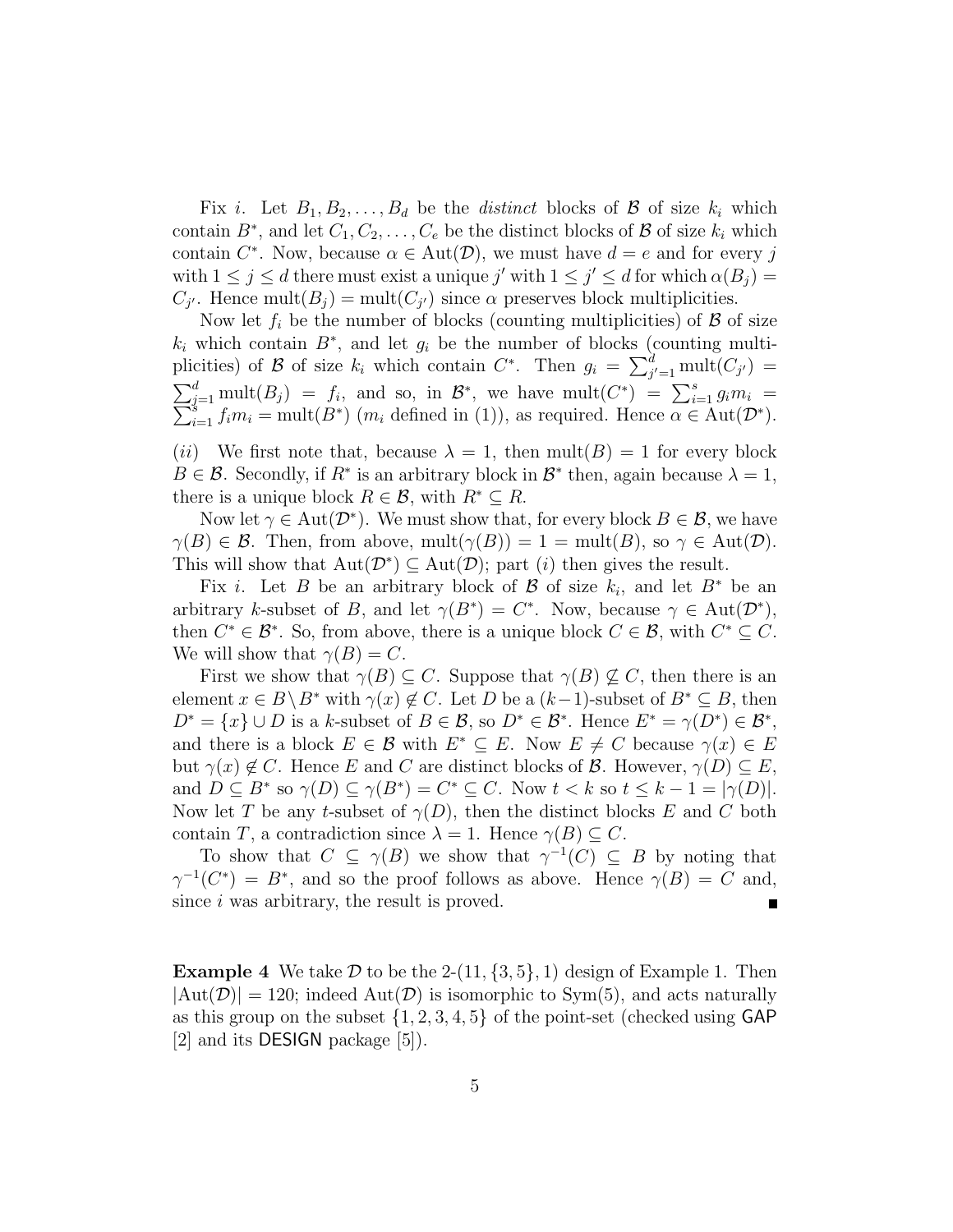(a)  $\mathcal{D}^*(2,2)$  is the complete 2-(11, 2, 1) design. Hence  $Aut(\mathcal{D}) \subseteq Aut(\mathcal{D}^*(2,2)) =$ Sym(11), illustrating Theorem 4.1(*i*), and also showing that if  $\lambda = 1$  and  $t = k$  then  $\text{Aut}(\mathcal{D}) \neq \text{Aut}(\mathcal{D}^*(t, k))$  is possible (see Theorem 4.1(*ii*)).

(b)  $\mathcal{D}^* = \mathcal{D}^*(2,3)$  is a 2-(11, 3, 3) design with  $|Aut(\mathcal{D}^*)| = 120$  (double checked with the **DESIGN** package). This illustrates Theorem  $4.1(ii)$ .

**Example 5** This example shows that if  $\lambda > 1$  then  $\text{Aut}(\mathcal{D}) \neq \text{Aut}(\mathcal{D}^*(t, k))$ is possible, even when  $t < k$ . We apply the #-construction to the projective plane P of order 4, to obtain a 2-(20, 4, 3) design  $\mathcal{P}^{\#} = \mathcal{P}^{\#}(2,x) = (X,\mathcal{B}),$ which has a point-transitive automorphism group of order 5760. Then, we take  $x \in X$  and obtain a 2-(19, {3, 4}, 3) design  $\mathcal{D} = \mathcal{P}^{\#} \setminus x$  (using the notation of Section 3). (The choice of  $x$  does not affect the isomorphism class of D since  $\mathcal{P}^{\#}$  is point-transitive). Finally, construct a 2-(19, 3, 6) design  $\mathcal{D}^* = \mathcal{D}^*(2,3)$ . It turns out that  $|\text{Aut}(\mathcal{D})| = 288$ , but  $|\text{Aut}(\mathcal{D}^*)| = 576$ . The construction of these designs and the determination of their automorphism groups was done using the DESIGN package.

**Example 6** The DESIGN package shows that, up to isomorphism, there are exactly four  $2-(11, \{4, 5\}, 2)$  designs (not counting the unique  $2-(11, 5, 2)$  design). These designs  $D$  have automorphism groups of orders 6, 8, 12, and 120, as do the corresponding  $\mathcal{D}^*(2,4)$ , which are (believed to be new) 2-(11, 4, 6) designs. Note that these examples show that the converse of Theorem  $4.1(ii)$ does not hold.

## **References**

- [1] Charles J. Colbourn and Jeffrey H. Dinitz (Editors), The CRC Handbook of Combinatorial Designs, CRC Press, 1996.
- [2] The GAP Group, GAP Groups, Algorithms, and Programming, Version 4.4; Aachen, St Andrews, 2004, http://www.gap-system.org/
- [3] D.R. Hughes and F.C. Piper, *Design Theory*, Cambridge University Press, 1985, paperback edition, 1988.